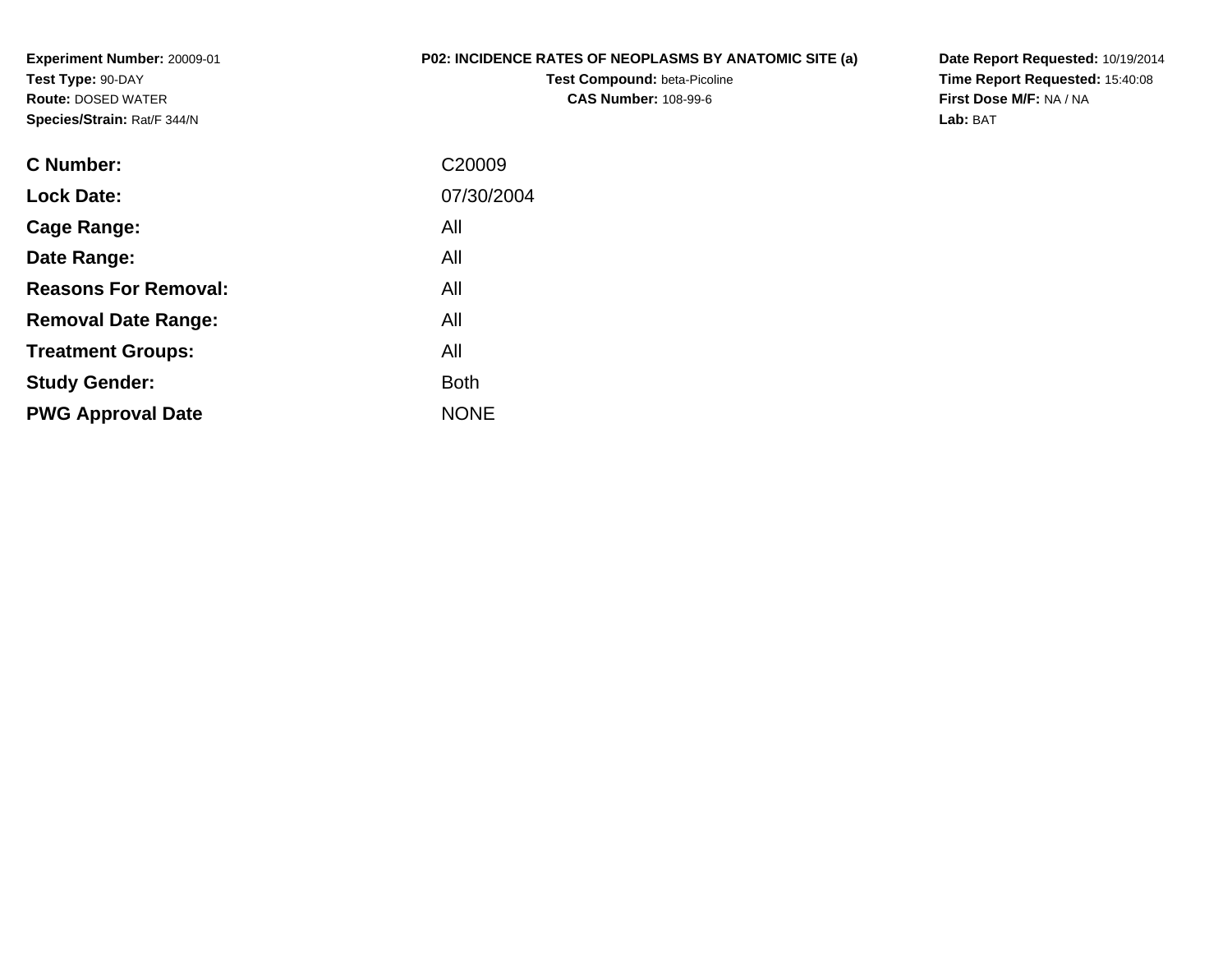| Experiment Number: 20009-01             |           | P02: INCIDENCE RATES OF NEOPLASMS BY ANATOMIC SITE (a) |                                 |                    | Date Report Requested: 10/19/2014 |                     |
|-----------------------------------------|-----------|--------------------------------------------------------|---------------------------------|--------------------|-----------------------------------|---------------------|
| Test Type: 90-DAY                       |           | Test Compound: beta-Picoline                           | Time Report Requested: 15:40:08 |                    |                                   |                     |
| Route: DOSED WATER                      |           | <b>CAS Number: 108-99-6</b>                            | First Dose M/F: NA / NA         |                    |                                   |                     |
| Species/Strain: Rat/F 344/N             |           |                                                        |                                 |                    | Lab: BAT                          |                     |
| F 344/N Rat MALE                        | MG/L<br>0 | MG/L<br>78                                             | <b>MG/L</b><br>156              | <b>MG/L</b><br>312 | MG/L<br>625                       | 1250<br><b>MG/L</b> |
| <b>Disposition Summary</b>              |           |                                                        |                                 |                    |                                   |                     |
| <b>Animals Initially In Study</b>       | 10        | 10                                                     | 10                              | 10                 | 10                                | 10                  |
| <b>Early Deaths</b>                     |           |                                                        |                                 |                    |                                   |                     |
| <b>Survivors</b>                        |           |                                                        |                                 |                    |                                   |                     |
| <b>Terminal Sacrifice</b>               | 10        | 10                                                     | 10                              | 10                 | 10                                | 10                  |
| <b>Animals Examined Microscopically</b> | 10        | 10                                                     | 10                              | 10                 | 10                                | 10                  |
| <b>ALIMENTARY SYSTEM</b>                |           |                                                        |                                 |                    |                                   |                     |
| Esophagus                               | (10)      | (0)                                                    | (0)                             | (0)                | (0)                               | (10)                |
| Intestine Large, Cecum                  | (10)      | (0)                                                    | (0)                             | (0)                | (0)                               | (10)                |
| Intestine Large, Colon                  | (10)      | (0)                                                    | (0)                             | (0)                | (0)                               | (10)                |
| Intestine Large, Rectum                 | (10)      | (0)                                                    | (0)                             | (0)                | (0)                               | (10)                |
| Intestine Small, Duodenum               | (10)      | (0)                                                    | (0)                             | (0)                | (0)                               | (10)                |
| Intestine Small, Ileum                  | (10)      | (0)                                                    | (0)                             | (0)                | (0)                               | (10)                |
| Intestine Small, Jejunum                | (10)      | (0)                                                    | (0)                             | (0)                | (0)                               | (10)                |
| Liver                                   | (10)      | (0)                                                    | (0)                             | (0)                | (0)                               | (10)                |
| Mesentery                               | (1)       | (0)                                                    | (0)                             | (0)                | (0)                               | (0)                 |
| Pancreas                                | (10)      | (0)                                                    | (0)                             | (0)                | (0)                               | (10)                |
| Salivary Glands                         | (10)      | (0)                                                    | (0)                             | (0)                | (0)                               | (10)                |
| Stomach, Forestomach                    | (10)      | (0)                                                    | (0)                             | (0)                | (0)                               | (10)                |
| Stomach, Glandular                      | (10)      | (0)                                                    | (0)                             | (0)                | (0)                               | (10)                |
| Tooth                                   | (0)       | (0)                                                    | (0)                             | (0)                | (0)                               | (2)                 |
| CARDIOVASCULAR SYSTEM                   |           |                                                        |                                 |                    |                                   |                     |
| <b>Blood Vessel</b>                     | (10)      | (0)                                                    | (0)                             | (0)                | (0)                               | (10)                |
| Heart                                   | (10)      | (0)                                                    | (0)                             | (0)                | (0)                               | (10)                |
| <b>ENDOCRINE SYSTEM</b>                 |           |                                                        |                                 |                    |                                   |                     |
| <b>Adrenal Cortex</b>                   | (10)      | (0)                                                    | (0)                             | (0)                | (0)                               | (10)                |

b - Primary tumors: all tumors except metastatic tumors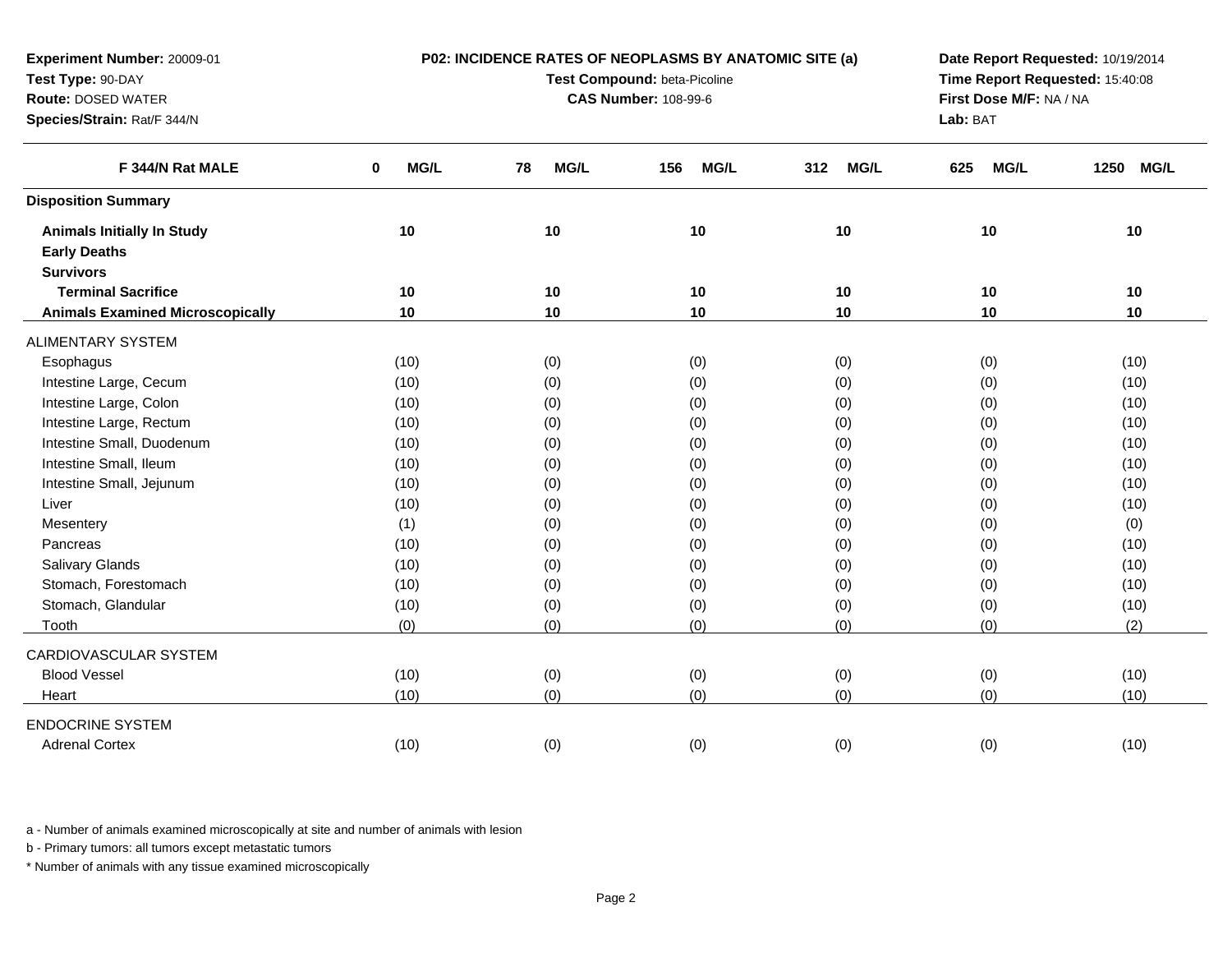| Experiment Number: 20009-01<br>Test Type: 90-DAY<br><b>Route: DOSED WATER</b><br>Species/Strain: Rat/F 344/N |                     | P02: INCIDENCE RATES OF NEOPLASMS BY ANATOMIC SITE (a)<br>Test Compound: beta-Picoline<br><b>CAS Number: 108-99-6</b> | Date Report Requested: 10/19/2014<br>Time Report Requested: 15:40:08<br>First Dose M/F: NA / NA<br>Lab: BAT |                    |                    |                     |
|--------------------------------------------------------------------------------------------------------------|---------------------|-----------------------------------------------------------------------------------------------------------------------|-------------------------------------------------------------------------------------------------------------|--------------------|--------------------|---------------------|
| F 344/N Rat MALE                                                                                             | MG/L<br>$\mathbf 0$ | MG/L<br>78                                                                                                            | MG/L<br>156                                                                                                 | <b>MG/L</b><br>312 | 625<br><b>MG/L</b> | 1250<br><b>MG/L</b> |
| Adrenal Medulla                                                                                              | (10)                | (0)                                                                                                                   | (0)                                                                                                         | (0)                | (0)                | (10)                |
| Islets, Pancreatic                                                                                           | (10)                | (0)                                                                                                                   | (0)                                                                                                         | (0)                | (0)                | (10)                |
| Parathyroid Gland                                                                                            | (9)                 | (0)                                                                                                                   | (0)                                                                                                         | (0)                | (0)                | (9)                 |
| <b>Pituitary Gland</b>                                                                                       | (9)                 | (0)                                                                                                                   | (0)                                                                                                         | (0)                | (0)                | (10)                |
| <b>Thyroid Gland</b>                                                                                         | (10)                | (0)                                                                                                                   | (0)                                                                                                         | (0)                | (0)                | (10)                |
| <b>GENERAL BODY SYSTEM</b><br>None                                                                           |                     |                                                                                                                       |                                                                                                             |                    |                    |                     |
| <b>GENITAL SYSTEM</b>                                                                                        |                     |                                                                                                                       |                                                                                                             |                    |                    |                     |
| <b>Coagulating Gland</b>                                                                                     | (1)                 | (0)                                                                                                                   | (0)                                                                                                         | (0)                | (0)                | (1)                 |
| Epididymis                                                                                                   | (10)                | (0)                                                                                                                   | (0)                                                                                                         | (0)                | (0)                | (10)                |
| <b>Preputial Gland</b>                                                                                       | (10)                | (1)                                                                                                                   | (0)                                                                                                         | (0)                | (0)                | (10)                |
| Adenoma                                                                                                      |                     | 1 (100%)                                                                                                              |                                                                                                             |                    |                    |                     |
| Prostate                                                                                                     | (10)                | (0)                                                                                                                   | (0)                                                                                                         | (0)                | (0)                | (10)                |
| <b>Seminal Vesicle</b>                                                                                       | (10)                | (0)                                                                                                                   | (0)                                                                                                         | (0)                | (0)                | (10)                |
| <b>Testes</b>                                                                                                | (10)                | (0)                                                                                                                   | (0)<br>(0)                                                                                                  |                    | (0)                | (10)                |
| <b>HEMATOPOIETIC SYSTEM</b>                                                                                  |                     |                                                                                                                       |                                                                                                             |                    |                    |                     |
| <b>Bone Marrow</b>                                                                                           | (10)                | (0)                                                                                                                   | (0)                                                                                                         | (0)                | (0)                | (10)                |
| Lymph Node, Mesenteric                                                                                       | (10)                | (0)                                                                                                                   | (0)                                                                                                         | (0)                | (0)                | (10)                |
| Spleen                                                                                                       | (10)                | (0)                                                                                                                   | (0)                                                                                                         |                    | (0)                | (10)                |
| Thymus                                                                                                       | (10)                | (0)                                                                                                                   | (0)<br>(0)<br>(0)                                                                                           |                    | (0)                | (10)                |
| <b>INTEGUMENTARY SYSTEM</b>                                                                                  |                     |                                                                                                                       |                                                                                                             |                    |                    |                     |
| <b>Mammary Gland</b>                                                                                         | (10)                | (0)                                                                                                                   | (0)                                                                                                         | (0)                | (0)                | (9)                 |
| Skin                                                                                                         | (10)                | (0)                                                                                                                   | (0)                                                                                                         | (0)                | (0)                | (10)                |
| MUSCULOSKELETAL SYSTEM                                                                                       |                     |                                                                                                                       |                                                                                                             |                    |                    |                     |
| <b>Bone</b>                                                                                                  |                     |                                                                                                                       |                                                                                                             |                    |                    |                     |

NERVOUS SYSTEM

a - Number of animals examined microscopically at site and number of animals with lesion

b - Primary tumors: all tumors except metastatic tumors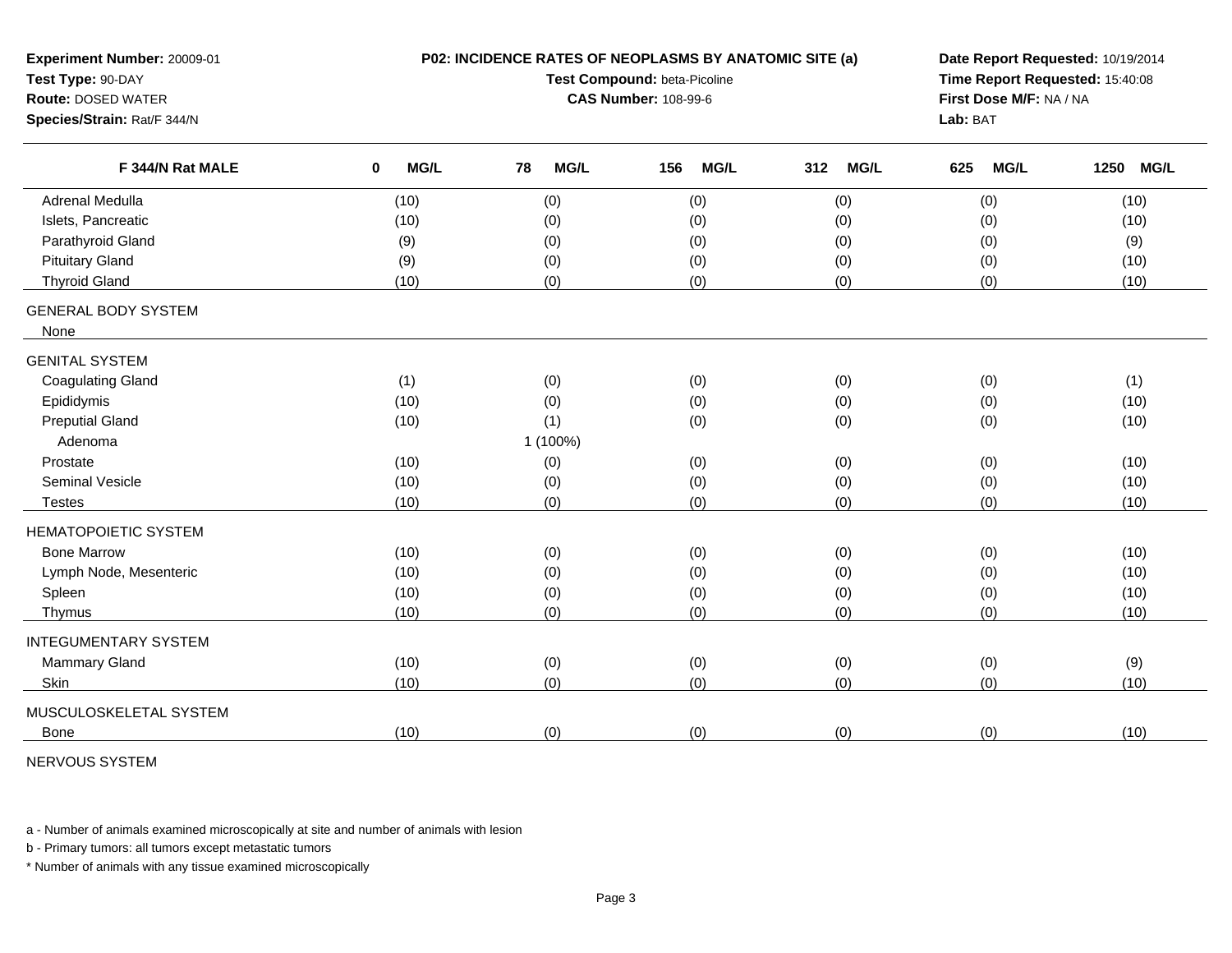| Experiment Number: 20009-01<br>Test Type: 90-DAY<br><b>Route: DOSED WATER</b><br>Species/Strain: Rat/F 344/N |                  | <b>P02: INCIDENCE RATES OF NEOPLASMS BY ANATOMIC SITE (a)</b><br><b>Test Compound: beta-Picoline</b><br><b>CAS Number: 108-99-6</b> | Date Report Requested: 10/19/2014<br>Time Report Requested: 15:40:08<br>First Dose M/F: NA / NA<br>Lab: BAT |                    |                    |              |
|--------------------------------------------------------------------------------------------------------------|------------------|-------------------------------------------------------------------------------------------------------------------------------------|-------------------------------------------------------------------------------------------------------------|--------------------|--------------------|--------------|
| F 344/N Rat MALE                                                                                             | <b>MG/L</b><br>0 | <b>MG/L</b><br>78                                                                                                                   | 156<br><b>MG/L</b>                                                                                          | <b>MG/L</b><br>312 | <b>MG/L</b><br>625 | 1250<br>MG/L |
| Brain                                                                                                        | (10)             | (0)                                                                                                                                 | (0)                                                                                                         | (0)                | (0)                | (10)         |
| <b>RESPIRATORY SYSTEM</b><br>Lung                                                                            | (10)             | (0)                                                                                                                                 | (0)                                                                                                         | (0)                | (0)                | (10)         |

e (10) (0) (0) (0) (0) (0) (0) (0) (0) (10)

(0) (0) (0) (0) (0) (1)

e (10) (10) (0) (0) (0) (0) (0) (0) (0) (10)

(10) (10) (10) (10) (10) (10)

a (10) (0) (0) (0) (0) (0) (0) (10)

d (10) (0) (0) (0) (0) (0) (0) (10)

(10) (0) (0) (0) (0) (10)

a - Number of animals examined microscopically at site and number of animals with lesion

b - Primary tumors: all tumors except metastatic tumors

Nose

Eye

Kidney

Pleura

Trachea

SPECIAL SENSES SYSTEM

Harderian Gland

URINARY SYSTEM

Urinary Bladder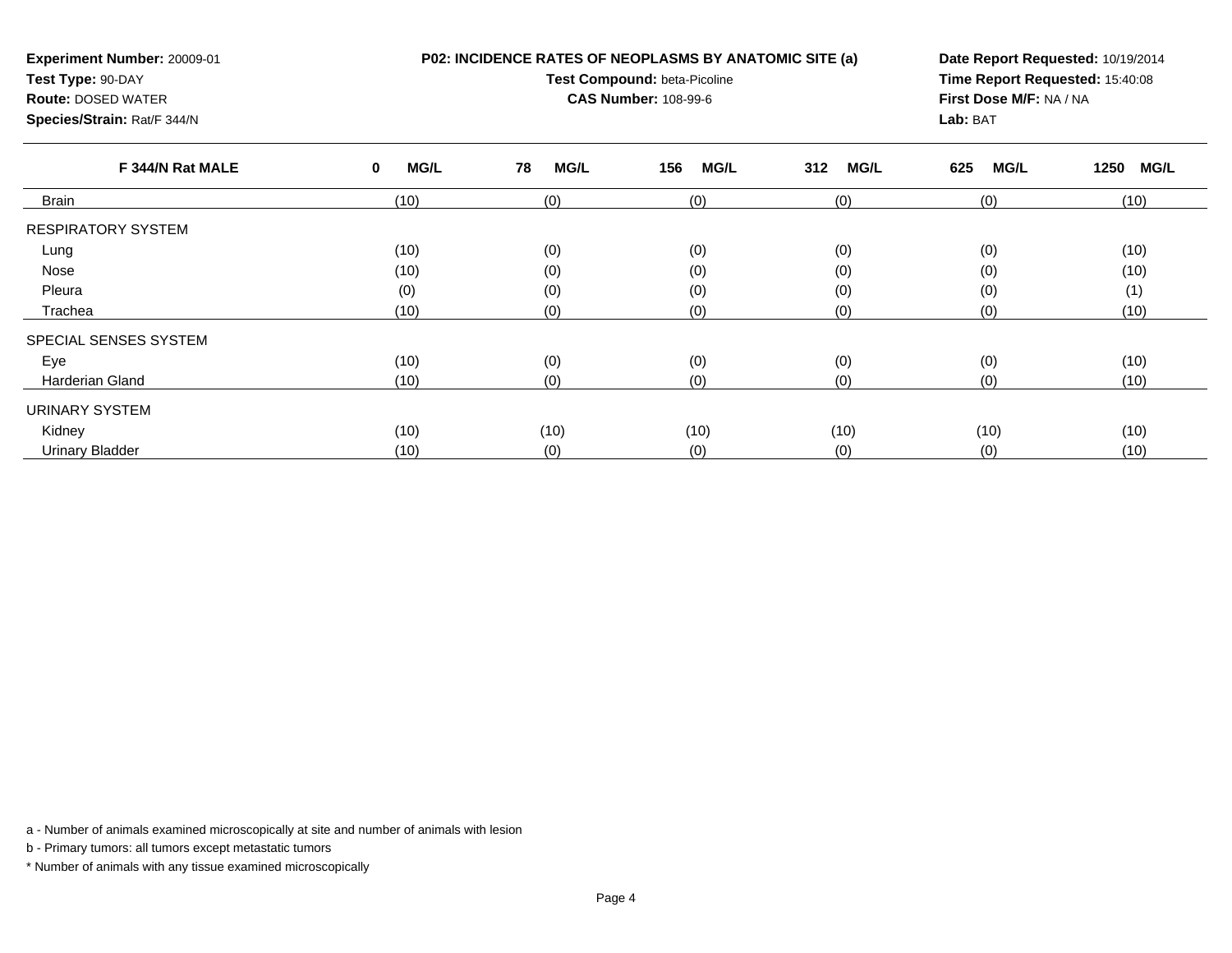| Experiment Number: 20009-01<br>Test Type: 90-DAY<br><b>Route: DOSED WATER</b><br>Species/Strain: Rat/F 344/N | <b>P02: INCIDENCE RATES OF NEOPLASMS BY ANATOMIC SITE (a)</b><br>Test Compound: beta-Picoline<br><b>CAS Number: 108-99-6</b> |             |    |             |     |             | Date Report Requested: 10/19/2014<br>Time Report Requested: 15:40:08<br>First Dose M/F: NA / NA<br>Lab: BAT |             |     |             |      |             |
|--------------------------------------------------------------------------------------------------------------|------------------------------------------------------------------------------------------------------------------------------|-------------|----|-------------|-----|-------------|-------------------------------------------------------------------------------------------------------------|-------------|-----|-------------|------|-------------|
| F 344/N Rat MALE                                                                                             | $\bf{0}$                                                                                                                     | <b>MG/L</b> | 78 | <b>MG/L</b> | 156 | <b>MG/L</b> | 312                                                                                                         | <b>MG/L</b> | 625 | <b>MG/L</b> | 1250 | <b>MG/L</b> |
| <b>Tumor Summary for MALE</b>                                                                                |                                                                                                                              |             |    |             |     |             |                                                                                                             |             |     |             |      |             |
| <b>Total Animals with Primary Neoplasms (b)</b><br><b>Total Primary Neoplasms</b>                            |                                                                                                                              |             |    | 1           |     |             |                                                                                                             |             |     |             |      |             |
| <b>Total Animals with Benign Neoplasms</b><br><b>Total Benign Neoplasms</b>                                  |                                                                                                                              |             |    |             |     |             |                                                                                                             |             |     |             |      |             |
| <b>Total Animals with Malignant Neoplasms</b><br><b>Total Malignant Neoplasms</b>                            |                                                                                                                              |             |    |             |     |             |                                                                                                             |             |     |             |      |             |
| <b>Total Animals with Metastatic Neoplasms</b><br><b>Total Metastatic Neoplasms</b>                          |                                                                                                                              |             |    |             |     |             |                                                                                                             |             |     |             |      |             |
| <b>Total Animals with Malignant Neoplasms</b><br><b>Uncertain Primary Site</b>                               |                                                                                                                              |             |    |             |     |             |                                                                                                             |             |     |             |      |             |
| Total Animals with Neoplasms Uncertain -<br><b>Benign or Malignant</b><br><b>Total Uncertain Neoplasms</b>   |                                                                                                                              |             |    |             |     |             |                                                                                                             |             |     |             |      |             |

\*\*\*END OF MALE DATA\*\*\*

a - Number of animals examined microscopically at site and number of animals with lesion

b - Primary tumors: all tumors except metastatic tumors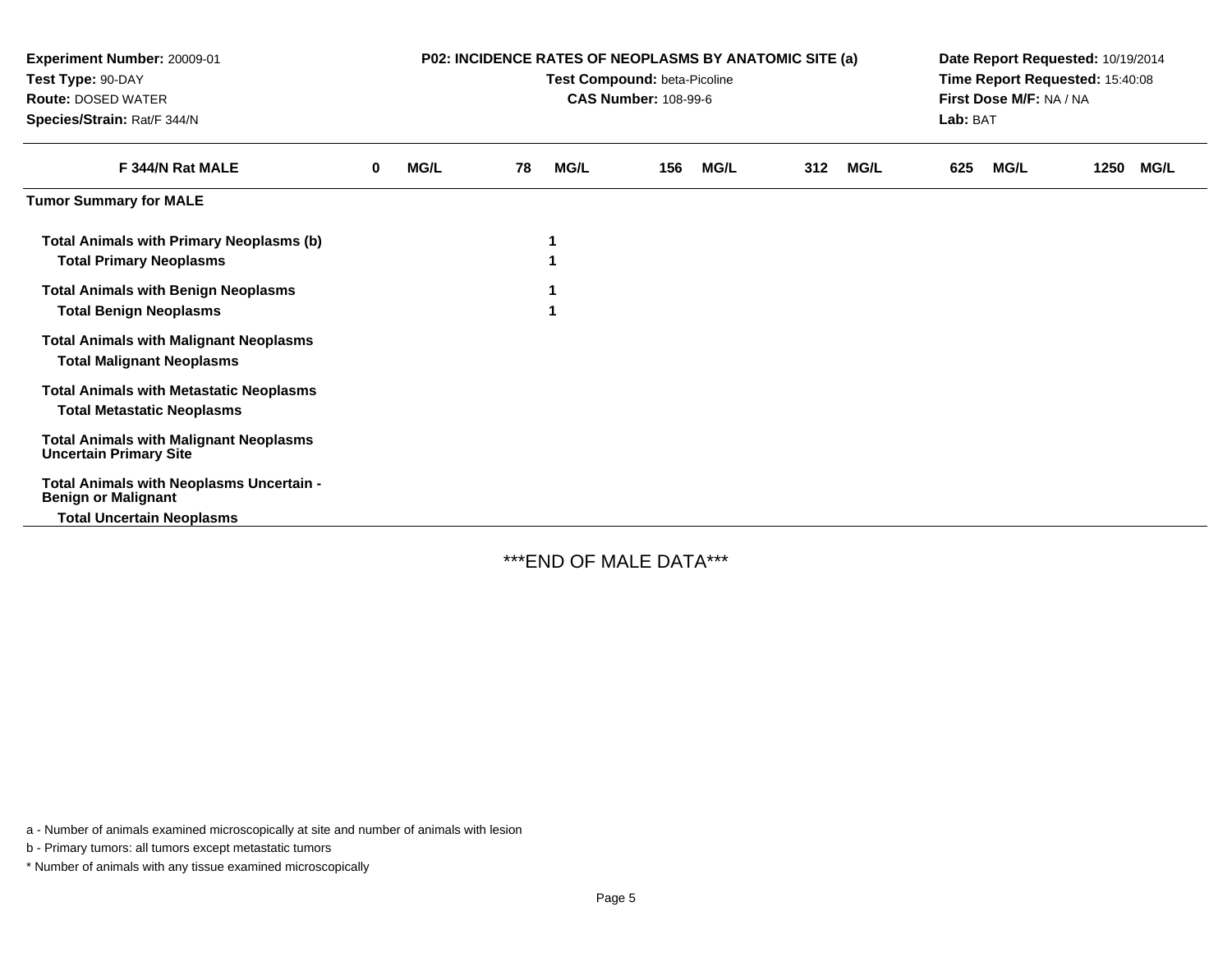| Test Compound: beta-Picoline<br>Time Report Requested: 15:40:08<br>Test Type: 90-DAY<br>First Dose M/F: NA / NA<br><b>Route: DOSED WATER</b><br><b>CAS Number: 108-99-6</b><br>Species/Strain: Rat/F 344/N<br>Lab: BAT<br>F 344/N Rat FEMALE<br>MG/L<br>MG/L<br><b>MG/L</b><br><b>MG/L</b><br><b>MG/L</b><br>1250<br><b>MG/L</b><br>0<br>78<br>156<br>312<br>625<br><b>Disposition Summary</b><br>10<br>10<br>10<br>10<br><b>Animals Initially In Study</b><br>10<br>10<br><b>Early Deaths</b><br><b>Survivors</b><br><b>Terminal Sacrifice</b><br>10<br>10<br>10<br>10<br>10<br>10<br><b>Animals Examined Microscopically</b><br>10<br>10<br>10<br>10<br>10<br>10<br><b>ALIMENTARY SYSTEM</b><br>(0)<br>Esophagus<br>(10)<br>(0)<br>(0)<br>(0)<br>(10)<br>Intestine Large, Cecum<br>(0)<br>(10)<br>(0)<br>(0)<br>(0)<br>(10)<br>Intestine Large, Colon<br>(0)<br>(10)<br>(0)<br>(0)<br>(0)<br>(10)<br>Intestine Large, Rectum<br>(10)<br>(0)<br>(0)<br>(0)<br>(10)<br>(0)<br>Intestine Small, Duodenum<br>(0)<br>(0)<br>(10)<br>(10)<br>(0)<br>(0)<br>Intestine Small, Ileum<br>(0)<br>(0)<br>(0)<br>(10)<br>(10)<br>(0)<br>Intestine Small, Jejunum<br>(0)<br>(0)<br>(0)<br>(0)<br>(10)<br>(10)<br>Liver<br>(10)<br>(10)<br>(10)<br>(10)<br>(10)<br>(10)<br>(0)<br>(0)<br>(0)<br>(0)<br>(1)<br>(0)<br>Mesentery<br>(0)<br>Pancreas<br>(0)<br>(0)<br>(0)<br>(10)<br>(10)<br>Salivary Glands<br>(0)<br>(0)<br>(10)<br>(0)<br>(0)<br>(10)<br>Stomach, Forestomach<br>(0)<br>(10)<br>(0)<br>(0)<br>(10)<br>(0)<br>Stomach, Glandular<br>(0)<br>(0)<br>(0)<br>(0)<br>(10)<br>(10)<br>CARDIOVASCULAR SYSTEM | Experiment Number: 20009-01 |  | P02: INCIDENCE RATES OF NEOPLASMS BY ANATOMIC SITE (a) |  | Date Report Requested: 10/19/2014 |  |
|---------------------------------------------------------------------------------------------------------------------------------------------------------------------------------------------------------------------------------------------------------------------------------------------------------------------------------------------------------------------------------------------------------------------------------------------------------------------------------------------------------------------------------------------------------------------------------------------------------------------------------------------------------------------------------------------------------------------------------------------------------------------------------------------------------------------------------------------------------------------------------------------------------------------------------------------------------------------------------------------------------------------------------------------------------------------------------------------------------------------------------------------------------------------------------------------------------------------------------------------------------------------------------------------------------------------------------------------------------------------------------------------------------------------------------------------------------------------------------------------------------------------------------------------------------------------------------------------------------|-----------------------------|--|--------------------------------------------------------|--|-----------------------------------|--|
|                                                                                                                                                                                                                                                                                                                                                                                                                                                                                                                                                                                                                                                                                                                                                                                                                                                                                                                                                                                                                                                                                                                                                                                                                                                                                                                                                                                                                                                                                                                                                                                                         |                             |  |                                                        |  |                                   |  |
|                                                                                                                                                                                                                                                                                                                                                                                                                                                                                                                                                                                                                                                                                                                                                                                                                                                                                                                                                                                                                                                                                                                                                                                                                                                                                                                                                                                                                                                                                                                                                                                                         |                             |  |                                                        |  |                                   |  |
|                                                                                                                                                                                                                                                                                                                                                                                                                                                                                                                                                                                                                                                                                                                                                                                                                                                                                                                                                                                                                                                                                                                                                                                                                                                                                                                                                                                                                                                                                                                                                                                                         |                             |  |                                                        |  |                                   |  |
|                                                                                                                                                                                                                                                                                                                                                                                                                                                                                                                                                                                                                                                                                                                                                                                                                                                                                                                                                                                                                                                                                                                                                                                                                                                                                                                                                                                                                                                                                                                                                                                                         |                             |  |                                                        |  |                                   |  |
|                                                                                                                                                                                                                                                                                                                                                                                                                                                                                                                                                                                                                                                                                                                                                                                                                                                                                                                                                                                                                                                                                                                                                                                                                                                                                                                                                                                                                                                                                                                                                                                                         |                             |  |                                                        |  |                                   |  |
|                                                                                                                                                                                                                                                                                                                                                                                                                                                                                                                                                                                                                                                                                                                                                                                                                                                                                                                                                                                                                                                                                                                                                                                                                                                                                                                                                                                                                                                                                                                                                                                                         |                             |  |                                                        |  |                                   |  |
|                                                                                                                                                                                                                                                                                                                                                                                                                                                                                                                                                                                                                                                                                                                                                                                                                                                                                                                                                                                                                                                                                                                                                                                                                                                                                                                                                                                                                                                                                                                                                                                                         |                             |  |                                                        |  |                                   |  |
|                                                                                                                                                                                                                                                                                                                                                                                                                                                                                                                                                                                                                                                                                                                                                                                                                                                                                                                                                                                                                                                                                                                                                                                                                                                                                                                                                                                                                                                                                                                                                                                                         |                             |  |                                                        |  |                                   |  |
|                                                                                                                                                                                                                                                                                                                                                                                                                                                                                                                                                                                                                                                                                                                                                                                                                                                                                                                                                                                                                                                                                                                                                                                                                                                                                                                                                                                                                                                                                                                                                                                                         |                             |  |                                                        |  |                                   |  |
|                                                                                                                                                                                                                                                                                                                                                                                                                                                                                                                                                                                                                                                                                                                                                                                                                                                                                                                                                                                                                                                                                                                                                                                                                                                                                                                                                                                                                                                                                                                                                                                                         |                             |  |                                                        |  |                                   |  |
|                                                                                                                                                                                                                                                                                                                                                                                                                                                                                                                                                                                                                                                                                                                                                                                                                                                                                                                                                                                                                                                                                                                                                                                                                                                                                                                                                                                                                                                                                                                                                                                                         |                             |  |                                                        |  |                                   |  |
|                                                                                                                                                                                                                                                                                                                                                                                                                                                                                                                                                                                                                                                                                                                                                                                                                                                                                                                                                                                                                                                                                                                                                                                                                                                                                                                                                                                                                                                                                                                                                                                                         |                             |  |                                                        |  |                                   |  |
|                                                                                                                                                                                                                                                                                                                                                                                                                                                                                                                                                                                                                                                                                                                                                                                                                                                                                                                                                                                                                                                                                                                                                                                                                                                                                                                                                                                                                                                                                                                                                                                                         |                             |  |                                                        |  |                                   |  |
|                                                                                                                                                                                                                                                                                                                                                                                                                                                                                                                                                                                                                                                                                                                                                                                                                                                                                                                                                                                                                                                                                                                                                                                                                                                                                                                                                                                                                                                                                                                                                                                                         |                             |  |                                                        |  |                                   |  |
|                                                                                                                                                                                                                                                                                                                                                                                                                                                                                                                                                                                                                                                                                                                                                                                                                                                                                                                                                                                                                                                                                                                                                                                                                                                                                                                                                                                                                                                                                                                                                                                                         |                             |  |                                                        |  |                                   |  |
|                                                                                                                                                                                                                                                                                                                                                                                                                                                                                                                                                                                                                                                                                                                                                                                                                                                                                                                                                                                                                                                                                                                                                                                                                                                                                                                                                                                                                                                                                                                                                                                                         |                             |  |                                                        |  |                                   |  |
|                                                                                                                                                                                                                                                                                                                                                                                                                                                                                                                                                                                                                                                                                                                                                                                                                                                                                                                                                                                                                                                                                                                                                                                                                                                                                                                                                                                                                                                                                                                                                                                                         |                             |  |                                                        |  |                                   |  |
|                                                                                                                                                                                                                                                                                                                                                                                                                                                                                                                                                                                                                                                                                                                                                                                                                                                                                                                                                                                                                                                                                                                                                                                                                                                                                                                                                                                                                                                                                                                                                                                                         |                             |  |                                                        |  |                                   |  |
|                                                                                                                                                                                                                                                                                                                                                                                                                                                                                                                                                                                                                                                                                                                                                                                                                                                                                                                                                                                                                                                                                                                                                                                                                                                                                                                                                                                                                                                                                                                                                                                                         |                             |  |                                                        |  |                                   |  |
|                                                                                                                                                                                                                                                                                                                                                                                                                                                                                                                                                                                                                                                                                                                                                                                                                                                                                                                                                                                                                                                                                                                                                                                                                                                                                                                                                                                                                                                                                                                                                                                                         |                             |  |                                                        |  |                                   |  |
|                                                                                                                                                                                                                                                                                                                                                                                                                                                                                                                                                                                                                                                                                                                                                                                                                                                                                                                                                                                                                                                                                                                                                                                                                                                                                                                                                                                                                                                                                                                                                                                                         |                             |  |                                                        |  |                                   |  |
|                                                                                                                                                                                                                                                                                                                                                                                                                                                                                                                                                                                                                                                                                                                                                                                                                                                                                                                                                                                                                                                                                                                                                                                                                                                                                                                                                                                                                                                                                                                                                                                                         |                             |  |                                                        |  |                                   |  |
|                                                                                                                                                                                                                                                                                                                                                                                                                                                                                                                                                                                                                                                                                                                                                                                                                                                                                                                                                                                                                                                                                                                                                                                                                                                                                                                                                                                                                                                                                                                                                                                                         |                             |  |                                                        |  |                                   |  |
|                                                                                                                                                                                                                                                                                                                                                                                                                                                                                                                                                                                                                                                                                                                                                                                                                                                                                                                                                                                                                                                                                                                                                                                                                                                                                                                                                                                                                                                                                                                                                                                                         |                             |  |                                                        |  |                                   |  |
|                                                                                                                                                                                                                                                                                                                                                                                                                                                                                                                                                                                                                                                                                                                                                                                                                                                                                                                                                                                                                                                                                                                                                                                                                                                                                                                                                                                                                                                                                                                                                                                                         |                             |  |                                                        |  |                                   |  |
| <b>Blood Vessel</b><br>(0)<br>(0)<br>(0)<br>(0)<br>(10)<br>(10)                                                                                                                                                                                                                                                                                                                                                                                                                                                                                                                                                                                                                                                                                                                                                                                                                                                                                                                                                                                                                                                                                                                                                                                                                                                                                                                                                                                                                                                                                                                                         |                             |  |                                                        |  |                                   |  |
| (0)<br>(0)<br>(0)<br>(10)<br>(0)<br>(10)<br>Heart                                                                                                                                                                                                                                                                                                                                                                                                                                                                                                                                                                                                                                                                                                                                                                                                                                                                                                                                                                                                                                                                                                                                                                                                                                                                                                                                                                                                                                                                                                                                                       |                             |  |                                                        |  |                                   |  |
| <b>ENDOCRINE SYSTEM</b>                                                                                                                                                                                                                                                                                                                                                                                                                                                                                                                                                                                                                                                                                                                                                                                                                                                                                                                                                                                                                                                                                                                                                                                                                                                                                                                                                                                                                                                                                                                                                                                 |                             |  |                                                        |  |                                   |  |
| <b>Adrenal Cortex</b><br>(10)<br>(0)<br>(0)<br>(0)<br>(0)<br>(10)                                                                                                                                                                                                                                                                                                                                                                                                                                                                                                                                                                                                                                                                                                                                                                                                                                                                                                                                                                                                                                                                                                                                                                                                                                                                                                                                                                                                                                                                                                                                       |                             |  |                                                        |  |                                   |  |
| Adrenal Medulla<br>(10)<br>(0)<br>(0)<br>(0)<br>(0)<br>(10)                                                                                                                                                                                                                                                                                                                                                                                                                                                                                                                                                                                                                                                                                                                                                                                                                                                                                                                                                                                                                                                                                                                                                                                                                                                                                                                                                                                                                                                                                                                                             |                             |  |                                                        |  |                                   |  |

b - Primary tumors: all tumors except metastatic tumors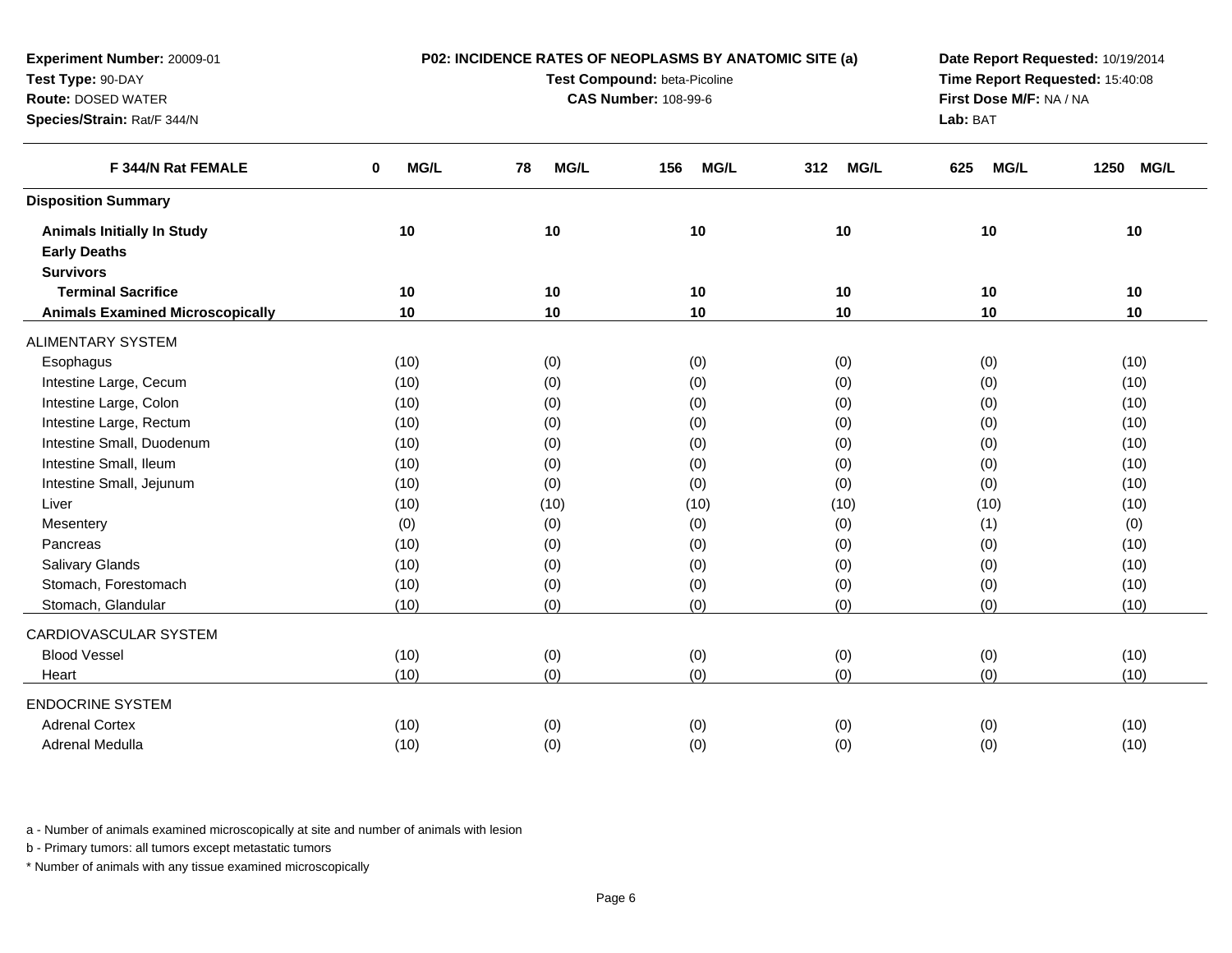| Experiment Number: 20009-01<br>Test Type: 90-DAY<br><b>Route: DOSED WATER</b><br>Species/Strain: Rat/F 344/N |                            | P02: INCIDENCE RATES OF NEOPLASMS BY ANATOMIC SITE (a)<br>Test Compound: beta-Picoline<br><b>CAS Number: 108-99-6</b> | Date Report Requested: 10/19/2014<br>Time Report Requested: 15:40:08<br>First Dose M/F: NA / NA<br>Lab: BAT |                    |                    |                     |
|--------------------------------------------------------------------------------------------------------------|----------------------------|-----------------------------------------------------------------------------------------------------------------------|-------------------------------------------------------------------------------------------------------------|--------------------|--------------------|---------------------|
| F 344/N Rat FEMALE                                                                                           | $\mathbf 0$<br><b>MG/L</b> | 78<br><b>MG/L</b>                                                                                                     | <b>MG/L</b><br>156                                                                                          | <b>MG/L</b><br>312 | <b>MG/L</b><br>625 | 1250<br><b>MG/L</b> |
| Islets, Pancreatic                                                                                           | (10)                       | (0)                                                                                                                   | (0)                                                                                                         | (0)                | (0)                | (10)                |
| Parathyroid Gland                                                                                            | (8)                        | (0)                                                                                                                   | (0)                                                                                                         | (0)                | (0)                | (9)                 |
| <b>Pituitary Gland</b>                                                                                       | (10)                       | (0)                                                                                                                   | (0)                                                                                                         | (0)                | (0)                | (10)                |
| <b>Thyroid Gland</b>                                                                                         | (10)                       | (0)                                                                                                                   | (0)                                                                                                         | (0)                | (0)                | (10)                |
| <b>GENERAL BODY SYSTEM</b><br>None                                                                           |                            |                                                                                                                       |                                                                                                             |                    |                    |                     |
| <b>GENITAL SYSTEM</b>                                                                                        |                            |                                                                                                                       |                                                                                                             |                    |                    |                     |
| <b>Clitoral Gland</b>                                                                                        | (10)                       | (0)                                                                                                                   | (0)                                                                                                         | (0)                | (0)                | (10)                |
| Ovary                                                                                                        | (10)                       | (0)                                                                                                                   | (0)                                                                                                         | (0)                | (0)                | (10)                |
| Oviduct                                                                                                      | (1)                        | (0)                                                                                                                   | (0)                                                                                                         | (0)                | (0)                | (0)                 |
| <b>Uterus</b>                                                                                                | (10)                       | (0)                                                                                                                   | (0)                                                                                                         | (0)                | (0)                | (10)                |
| <b>HEMATOPOIETIC SYSTEM</b>                                                                                  |                            |                                                                                                                       |                                                                                                             |                    |                    |                     |
| <b>Bone Marrow</b>                                                                                           | (10)                       | (0)                                                                                                                   | (0)                                                                                                         | (0)                | (0)                | (10)                |
| Lymph Node, Mesenteric                                                                                       | (10)                       | (0)                                                                                                                   | (0)                                                                                                         | (0)                | (0)                | (10)                |
| Spleen                                                                                                       | (10)                       | (0)                                                                                                                   | (0)                                                                                                         | (0)                | (0)                | (10)                |
| Thymus                                                                                                       | (10)                       | (0)                                                                                                                   | (0)                                                                                                         | (0)                | (0)                | (10)                |
| <b>INTEGUMENTARY SYSTEM</b>                                                                                  |                            |                                                                                                                       |                                                                                                             |                    |                    |                     |
| Mammary Gland                                                                                                | (10)                       | (0)                                                                                                                   | (0)                                                                                                         | (0)                | (0)                | (10)                |
| Skin                                                                                                         | (10)                       | (0)                                                                                                                   | (0)                                                                                                         | (0)                | (0)                | (10)                |
| MUSCULOSKELETAL SYSTEM                                                                                       |                            |                                                                                                                       |                                                                                                             |                    |                    |                     |
| Bone                                                                                                         | (10)                       | (0)                                                                                                                   | (0)                                                                                                         | (0)                | (0)                | (10)                |
| NERVOUS SYSTEM                                                                                               |                            |                                                                                                                       |                                                                                                             |                    |                    |                     |
| <b>Brain</b>                                                                                                 | (10)                       | (0)                                                                                                                   | (0)                                                                                                         | (0)                | (0)                | (10)                |
| <b>RESPIRATORY SYSTEM</b>                                                                                    |                            |                                                                                                                       |                                                                                                             |                    |                    |                     |
| Lung                                                                                                         | (10)                       | (0)                                                                                                                   | (0)                                                                                                         | (0)                | (0)                | (10)                |
|                                                                                                              |                            |                                                                                                                       |                                                                                                             |                    |                    |                     |

b - Primary tumors: all tumors except metastatic tumors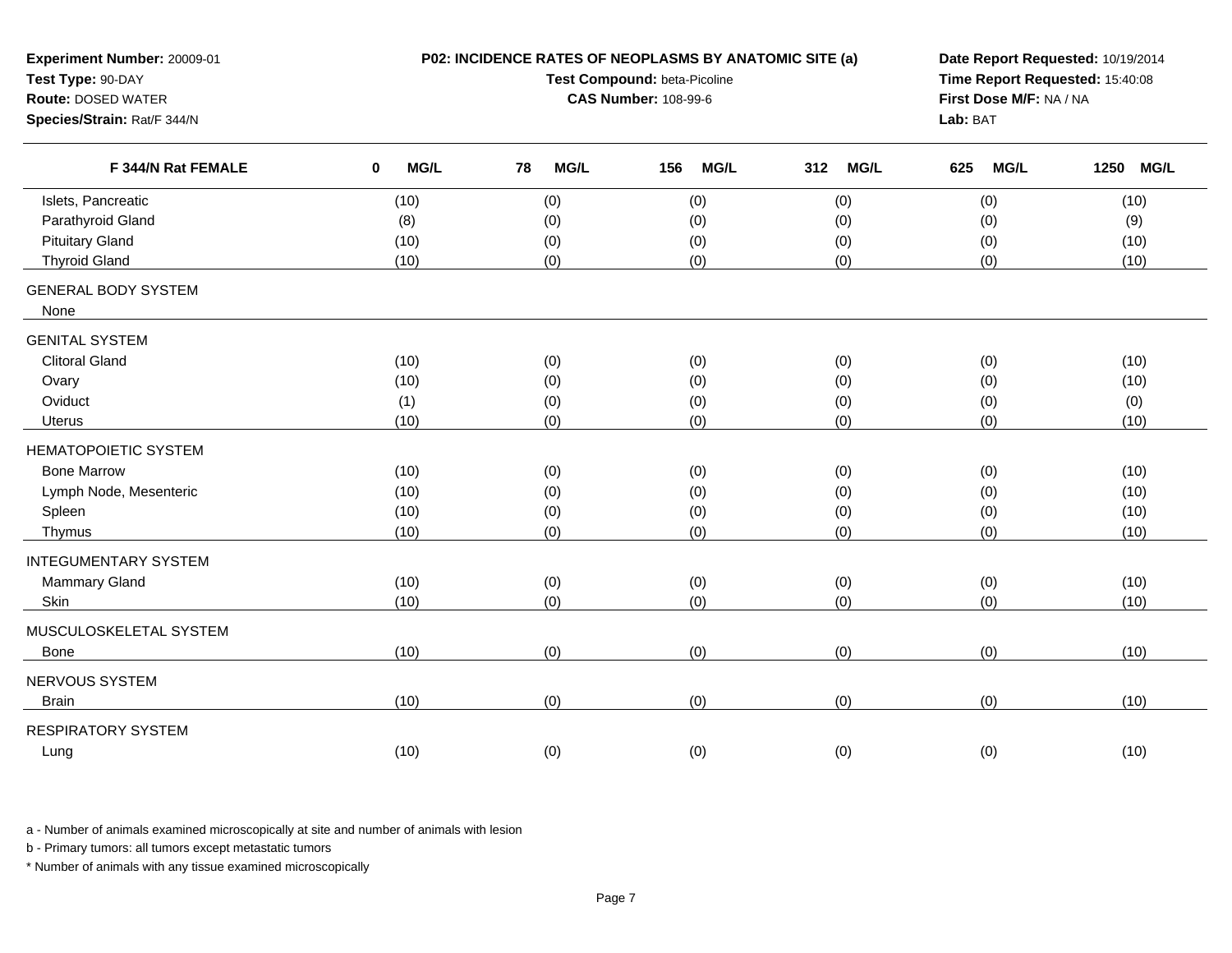| Experiment Number: 20009-01<br>Test Type: 90-DAY<br><b>Route: DOSED WATER</b><br>Species/Strain: Rat/F 344/N |                  | <b>P02: INCIDENCE RATES OF NEOPLASMS BY ANATOMIC SITE (a)</b><br>Test Compound: beta-Picoline<br><b>CAS Number: 108-99-6</b> | Date Report Requested: 10/19/2014<br>Time Report Requested: 15:40:08<br>First Dose M/F: NA / NA<br>Lab: BAT |                    |                    |                     |
|--------------------------------------------------------------------------------------------------------------|------------------|------------------------------------------------------------------------------------------------------------------------------|-------------------------------------------------------------------------------------------------------------|--------------------|--------------------|---------------------|
| F 344/N Rat FEMALE                                                                                           | <b>MG/L</b><br>0 | 78<br><b>MG/L</b>                                                                                                            | <b>MG/L</b><br>156                                                                                          | <b>MG/L</b><br>312 | <b>MG/L</b><br>625 | <b>MG/L</b><br>1250 |
| Nose                                                                                                         | (10)             | (0)                                                                                                                          | (0)                                                                                                         | (0)                | (0)                | (10)                |
| Trachea                                                                                                      | (9)              | (0)                                                                                                                          | (0)                                                                                                         | (0)                | (0)                | (10)                |
| SPECIAL SENSES SYSTEM                                                                                        |                  |                                                                                                                              |                                                                                                             |                    |                    |                     |
| Eye                                                                                                          | (10)             | (0)                                                                                                                          | (0)                                                                                                         | (0)                | (0)                | (10)                |
| Harderian Gland                                                                                              | (10)             | (0)                                                                                                                          | (0)                                                                                                         | (0)                | (0)                | (10)                |
| URINARY SYSTEM                                                                                               |                  |                                                                                                                              |                                                                                                             |                    |                    |                     |
| Kidney                                                                                                       | (10)             | (10)                                                                                                                         | (10)                                                                                                        | (10)               | (10)               | (10)                |
| <b>Urinary Bladder</b>                                                                                       | (10)             | (0)                                                                                                                          | (0)                                                                                                         | (0)                | (0)                | (10)                |

b - Primary tumors: all tumors except metastatic tumors